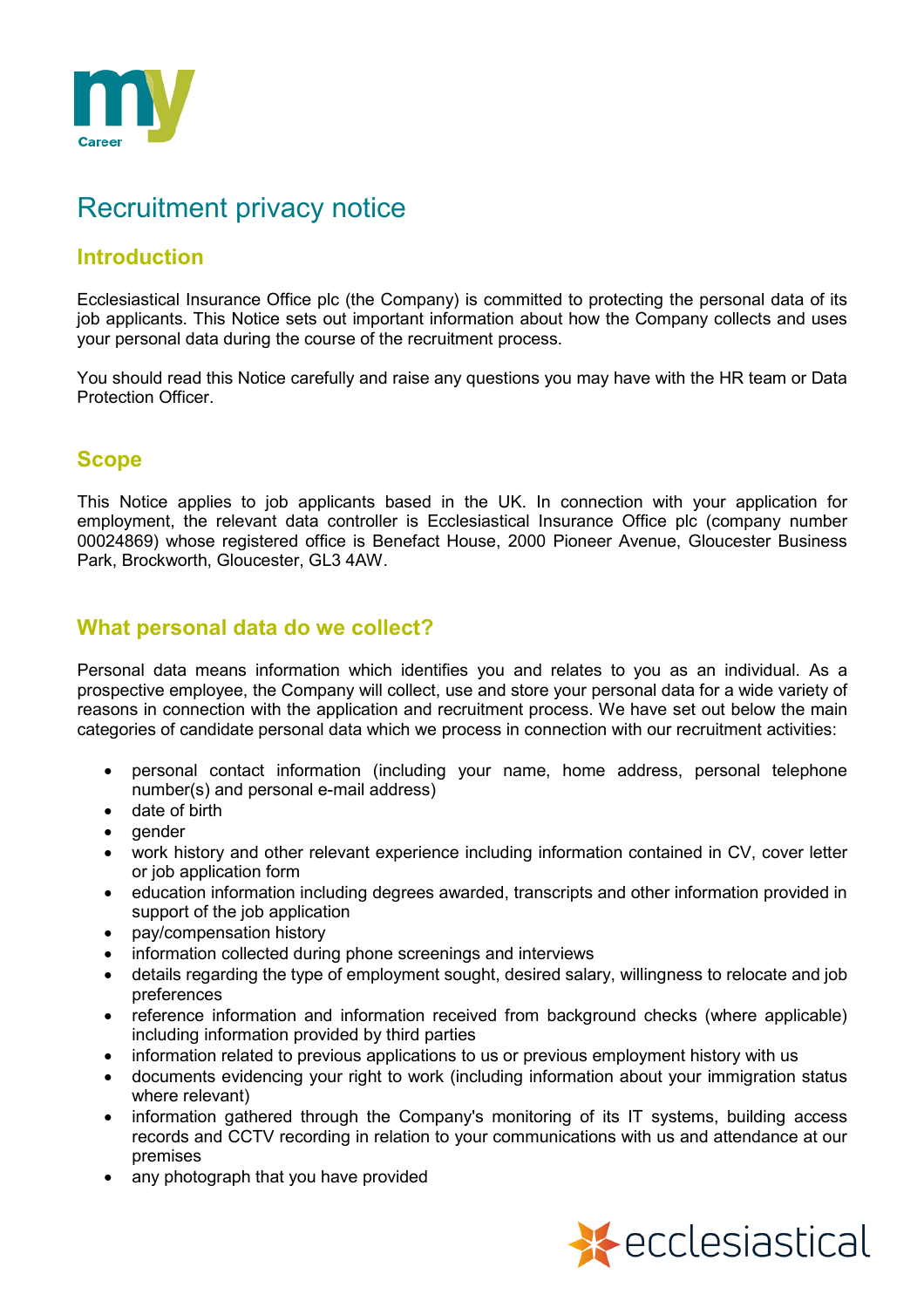

• any other personal data which you have provided, for example when accessing the Company's website or recorded telephone lines

The majority of the personal data to be provided by you is mandatory in connection with our recruitment activities. Failure to provide mandatory personal data may affect our ability to accomplish the purposes stated in this Notice, including considering your suitability for employment and/or entering into an employment contract with you.

The list set out above is not exhaustive, and there may be other personal data which the Company collects, stores and uses in the context of the recruitment process. We will update this Notice from time to time to reflect any changes in the categories of personal data which we process.

Most of the personal data which we process will be collected directly from you. In limited circumstances we may get your personal data from third parties, such as former employers, official bodies (such as regulators or criminal record bureaus), medical professionals and/or credit reference agencies.

### **How do we use your personal data?**

The Company uses your personal data for a variety of purposes in order to take steps necessary to enter into an employment contract with you, to comply with legal obligations or otherwise in pursuit of its legitimate business interests. We have set out below the main purposes for which candidate personal data is processed:

- to identify and evaluate job applicants, including assessing skills, qualifications and experience
- verifying candidate information and carrying out employment, background and reference checks where applicable and in order to prevent fraud
- communicating with you about the recruitment process and your application
- to comply with our legal, regulatory, or other corporate governance requirements
- for the purposes of conducting data analytics to review and better understand the operation of our recruitment processes

In addition to using your personal data to consider you for the role you applied for, we will retain and process your personal data to inform you about and to consider you for other roles that may be appropriate for you. If you do not want us to consider you for other roles which we consider may be appropriate for you, please inform us using the contact details set out above.

Again, this list is not exhaustive and the Company may undertake additional processing of personal data in line with the purposes set out above. The Company will update this Notice from time to time to reflect any notable changes in the purposes for which it processes your personal data.

# **Referencing and background checking**

As part of our referencing and checking procedures, we will contact certain third parties in order to verify your personal information (including personal information that you provide as part of the application and recruitment process). These third parties will include:

• former employers in order to verify your previous employment history

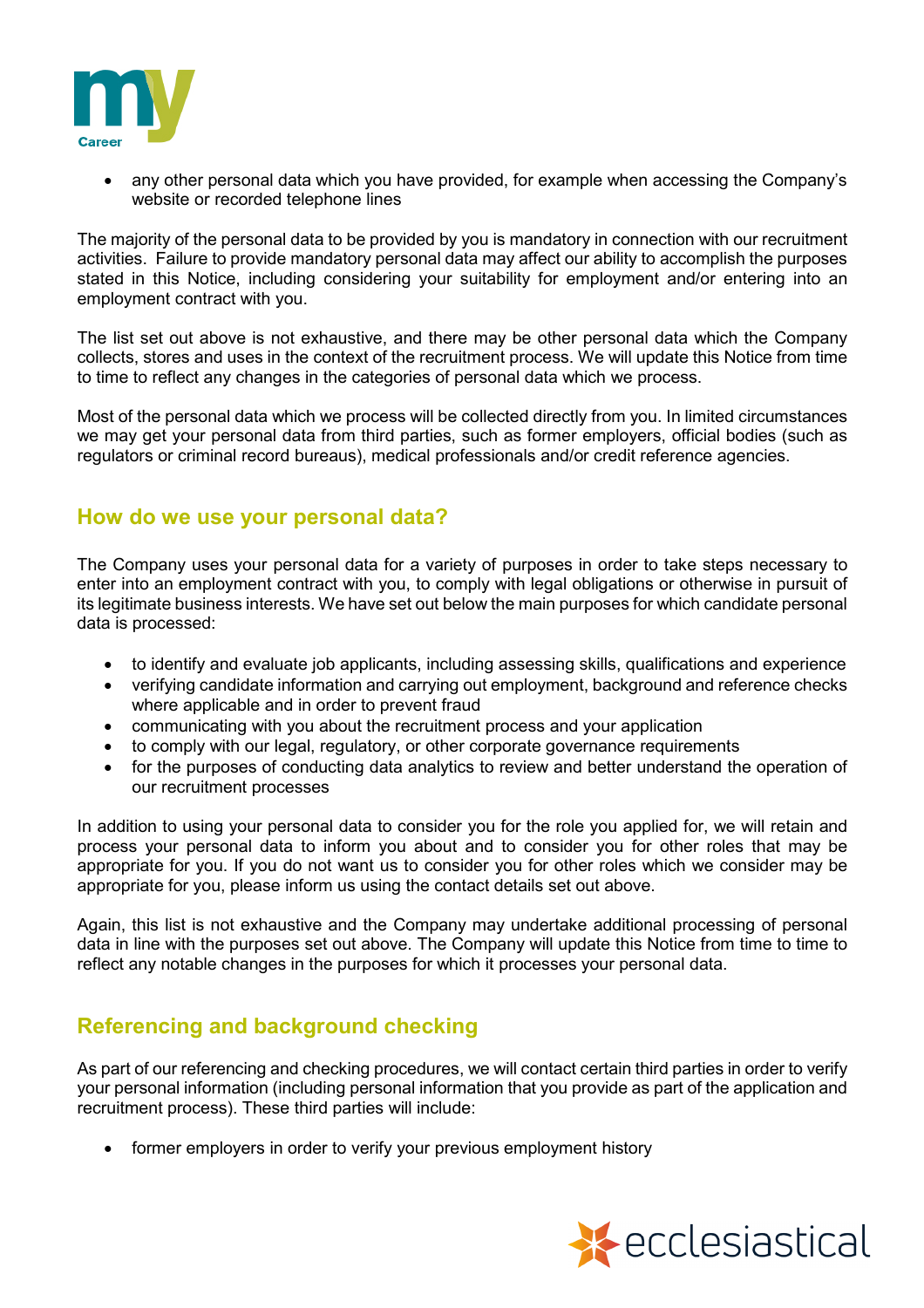

- universities and/or other establishments for higher education that you attended in order to verify your education history
- search providers in order to verify your credit and sanctions status
- in order to establish whether you are detailed on the consolidated sanctions list
- The Disclosure and Barring Service in order to establish any criminal record

We will only seek this information in relation to successful candidates that have accepted a conditional offer of employment with us and we will specifically inform such candidates that we will be contacting these third parties in advance of doing so.

### **What special categories of personal data do we process?**

Certain categories of data are considered "special categories of personal data" and are subject to additional safeguards. The Company limits the special categories of personal data which it processes as follows:

#### • **Health Information**

The Company may process information about an applicant's physical or mental health in compliance with its obligations in connection with employment, in particular (i) to comply with obligations owed to disabled employees, for example the obligation to make reasonable adjustments as part of the recruitment process; and (ii) to verify your fitness for a particular job role.

We will always treat information about health as confidential and it will only be shared internally in connection with the recruitment process where there is a specific and legitimate purpose to do so. We have implemented appropriate physical, technical, and organisational security measures designed to secure your personal data against accidental loss and unauthorised access, use, alteration, or disclosure.

If a candidate is successful, any health information processed as part of the recruitment process that is relevant to the Company's ongoing compliance with its obligations in connection with employment will be retained and processed in accordance with the Company's Employee Privacy Notice.

If a candidate is unsuccessful, any health information obtained as part of recruitment process will be deleted with the rest of the candidate's personal data within 12 months of their rejection.

#### • **Criminal Record Information**

Given the nature of our business, we ask all new employees disclose their criminal record history and we carry out criminal record checks as part of our background checking process in compliance with our obligations in connection with employment. In particular:

- $\circ$  we will conduct a standard criminal record check via the Disclosure Barring Service (DBS) for all employees employed to carry out an approved persons role under the Senior Insurance Managers Regime
- $\circ$  we will conduct a basic criminal record check via the DBS for employees in all other roles

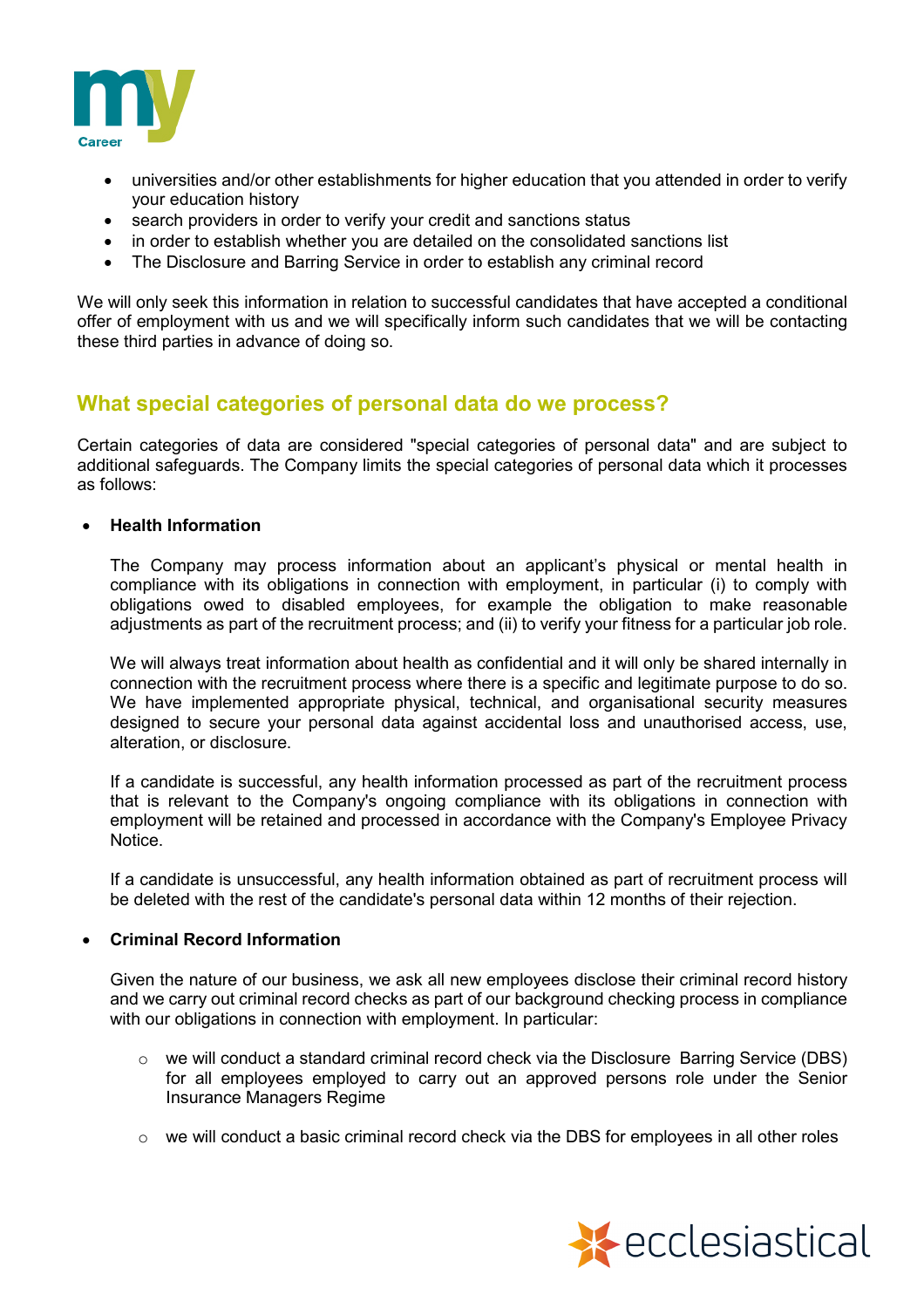

For regulated roles, the criminal record checks may be repeated periodically during the course of employment in accordance with our regulatory obligations.

We will always treat criminal record history as confidential and it will be shared internally only where there is a specific and legitimate purpose to do so. We have implemented appropriate physical, technical, and organisational security measures designed to secure your personal data against accidental loss and unauthorised access, use, alteration, or disclosure.

Criminal record information will be deleted once the applicable checks have been completed subject to any exceptional circumstances and/or to comply with particular laws or regulations. Criminal record information will typically be retained for a maximum of 6 months, although for successful candidates the outcome of any check will remain on the employee's record.

#### • **Equal Opportunities Monitoring**

The Company is committed to providing equal opportunities for employment for its job applicants and from time to time it will process information relating to ethnic origin, race, nationality, sexual orientation and disability, alongside information relating to gender and age, for the purposes of equal opportunities monitoring.

We have implemented appropriate physical, technical, and organizational security measures designed to secure your personal data against accidental loss and unauthorised access, use, alteration, or disclosure. In addition, this monitoring will always take place in accordance with appropriate safeguards as required under applicable law, including:

- $\circ$  the provision of information relating to ethnic origin, race, nationality, sexual orientation and disability for the purposes of monitoring will be voluntary and processed for this purpose only with your consent;
- $\circ$  wherever possible, the monitoring will be conducted on the basis of using anonymised data so individual job applicants cannot be identified;
- $\circ$  the information processed for monitoring purposes will be maintained separately from general recruitment records.

### **When do we share candidate personal data?**

The Company will share candidate personal data with other parties only in limited circumstances in order to take steps necessary to enter into the employment contract or where necessary to comply with a legal obligation, or otherwise in pursuit of its legitimate business interests as follows:

- recruitment agencies
- background checking specialists
- occupational health providers
- HMRC and/or any other applicable government body
- accountants, lawyers and other professional advisers

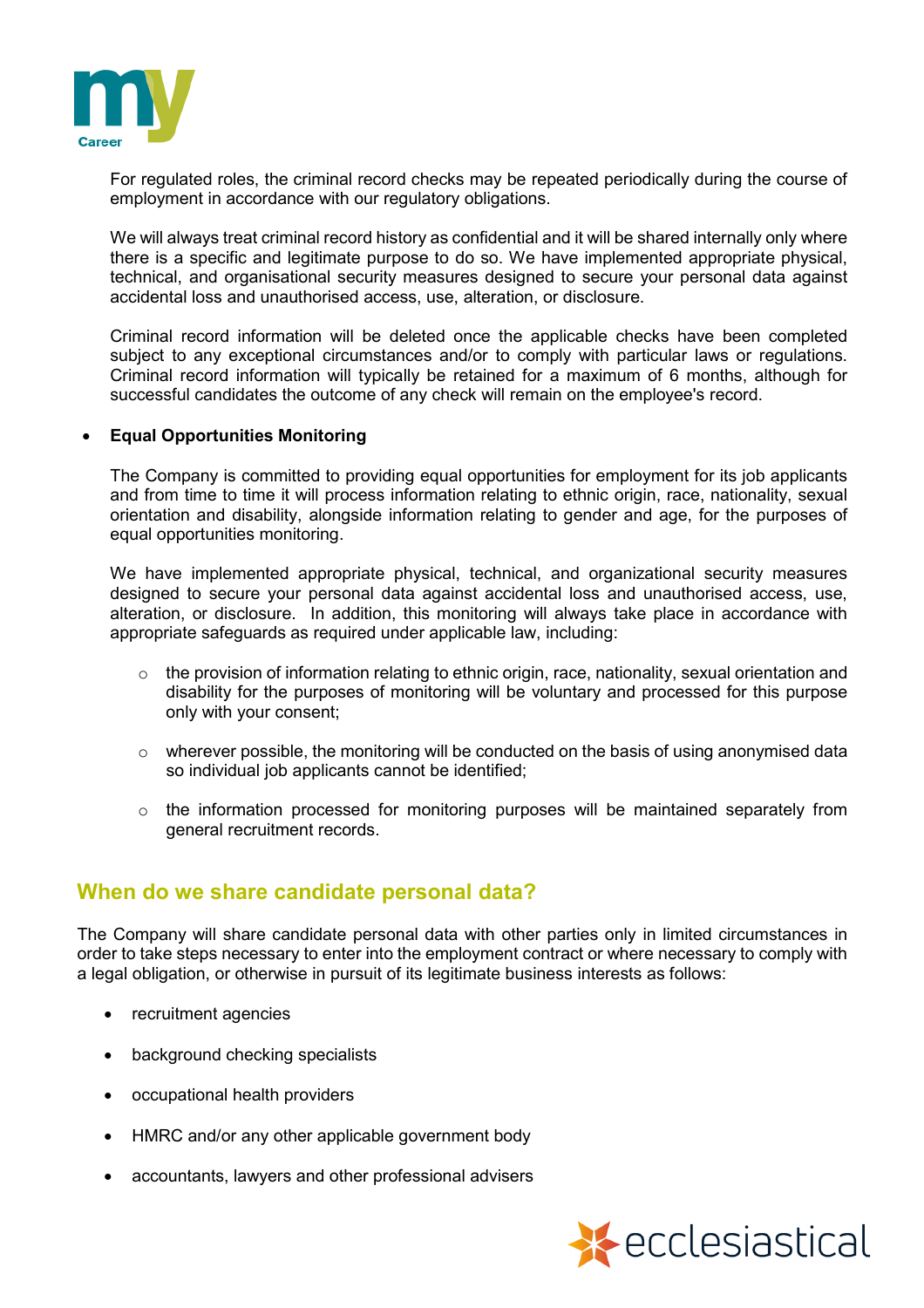

• the Financial Conduct Authority and/or the Prudential Regulatory Authority and/or any other applicable regulatory body

Wherever possible, the candidate personal data is shared under the terms of a written agreement between the Company and the third party which includes appropriate security measures to protect the personal data in line with this Notice and our obligations. The third parties are permitted to use the personal data only for the purposes which we have identified, and not for their own purposes, and they are not permitted to further share the data without our express permission.

# **For how long will my personal data be retained?**

The Company's policy is to retain personal data only for as long as needed to fulfil the purpose(s) for which it was collected, or otherwise as required under applicable laws and regulations. Under some circumstances we may anonymise your personal data so that it can no longer be associated with you. We reserve the right to retain and use such anonymous data for any legitimate business purpose without further notice to you.

If you are successful in your application and accept an offer of employment with us, the personal data we collected during the application and recruitment process will become part of your employment record where appropriate, and we will retain it in connection with your employment in accordance with the Company's Employee Privacy Notice.

For unsuccessful candidates:

- We will typically retain personal data collected during the recruitment process for a maximum period of 12 months from the end of the process subject to any exceptional circumstances and/or to comply with particular laws or regulations.
- We may retain select data relating to particular candidates on file for a longer period than 12 months and up to a maximum of 24 months in order to follow up with the candidates in relation to future vacancies; if you do not wish for your personal data to be maintained on file for this purpose, please inform us.
- We will typically retain personal data held in archived e-mails or other electronic files indefinitely.

### **What are my rights in relation to my personal data?**

The Company will always seek to process your personal data in accordance with its obligations and your rights.

In certain circumstances, you have the right to seek the erasure or correction of your personal data, to object to particular aspects of how your data is processed, and otherwise to seek the restriction of the processing of your personal data. You also have the right to request the transfer of your personal data to another party in a commonly used format. If you have any questions about these rights, please contact the Data Protection Officer using the details set out below.

You have a separate right of access to your personal data processed by the Company. You may be asked for information to confirm your identity and/or to assist the Company to locate the data you are